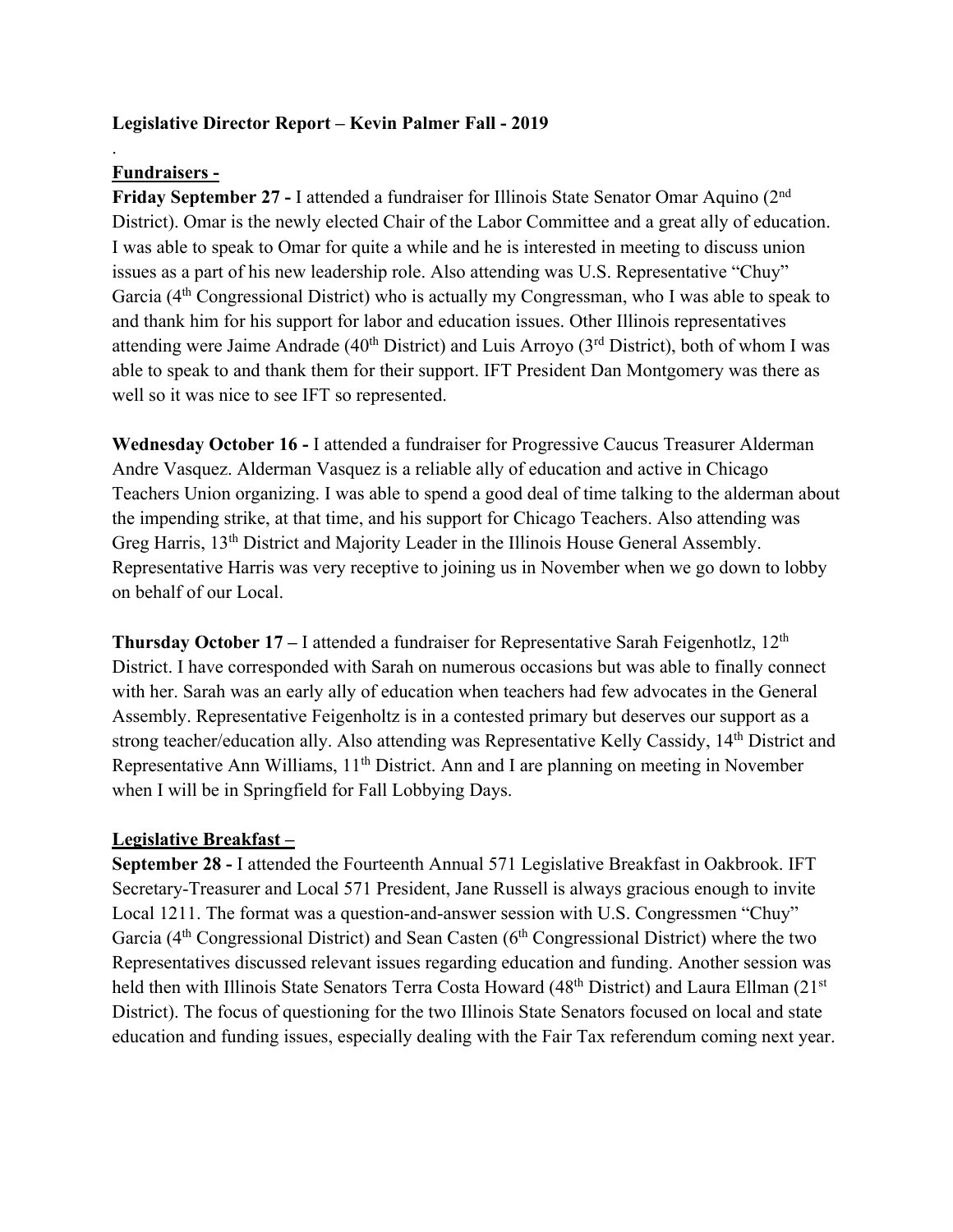# **Conference - Access, Technology, Turnout: Enacting Voting Reform in Illinois – Friday October 18**

Hosted by Reform for Illinois, National Vote at Home Institute, and the League of Women Voters, the conference focused on what voting data looks like currently and methods that either were implemented in other states, namely Colorado, or are methods that are currently being considered to improve voter turnout.

Jim Allen, Director of Communication, Chicago Board of Elections presented voting data for Chicago, Cook County, and Collar Counties as to what voter turnout has been in the past few elections. With that data, additional speakers from groups promoting increased voting in minority/underserved areas talked about outreach to those particular communities – African American, Asian, Hispanic/Latino/Latinx. Rudy Garret, Chicago Votes addressed the increased efforts to improve voting amongst African Americans. Justin Valas, Asian Americans Advancing Justice Chicago addressed the language barriers and the language varieties among Asian American voters and the challenge of improving their voting numbers. And most impressive were Angelica Magana, Voto Latino Chicago and Veronica Gloria, Spanish Community Center Joliet who spoke of their successes in increasing voting amongst Hispanic/Latin/Latinx voters in both the city and collar counties and how they have seen a phenomenal increase in elected officials from those communities.

In the afternoon sessions, a panel of presenters talked about effective methods to increase voter turnout. The main focus was on Vote at Home (VAH), Money in Politics, and Corruption Prevention and Oversight. The Vote at Home movement, evidenced by Oregon which has 100% Vote at Home with mail-in ballots that are sent out weeks before the election, giving voters time to research the candidates and time to complete the ballot on their own, at their own pace. The argument in favor of voting at home also focuses on the security issue with paper ballots not prey to hacking or system failures. With machines used at most a dozen times before they are antiquated, the savings could be tremendous. Several options were discussed such as ballots are mailed with postage paid return envelopes for the convenience of all voters, local drop-off locations, and staffed vote centers. In 2018, states that implemented the VAH saw over a 10% higher turnout than the national average. Another method that was discussed was giving voters the option of voting via their mobile devices. While the technology for mobile security has improved greatly, this is still an area that worries many since it may be possible to hack an electronic receiving system such as with current electronic voting that is conducted in polling locations.

**The Illinois Federation of Teachers Convention – October 18 – 20**The IFT convention kicked off on Friday with two breakout sessions of our choice. I chose to attend Political Activism: Stepping up in 2020 and Say Fairness: How to talk about the Fair Tax. Both of these dovetailed